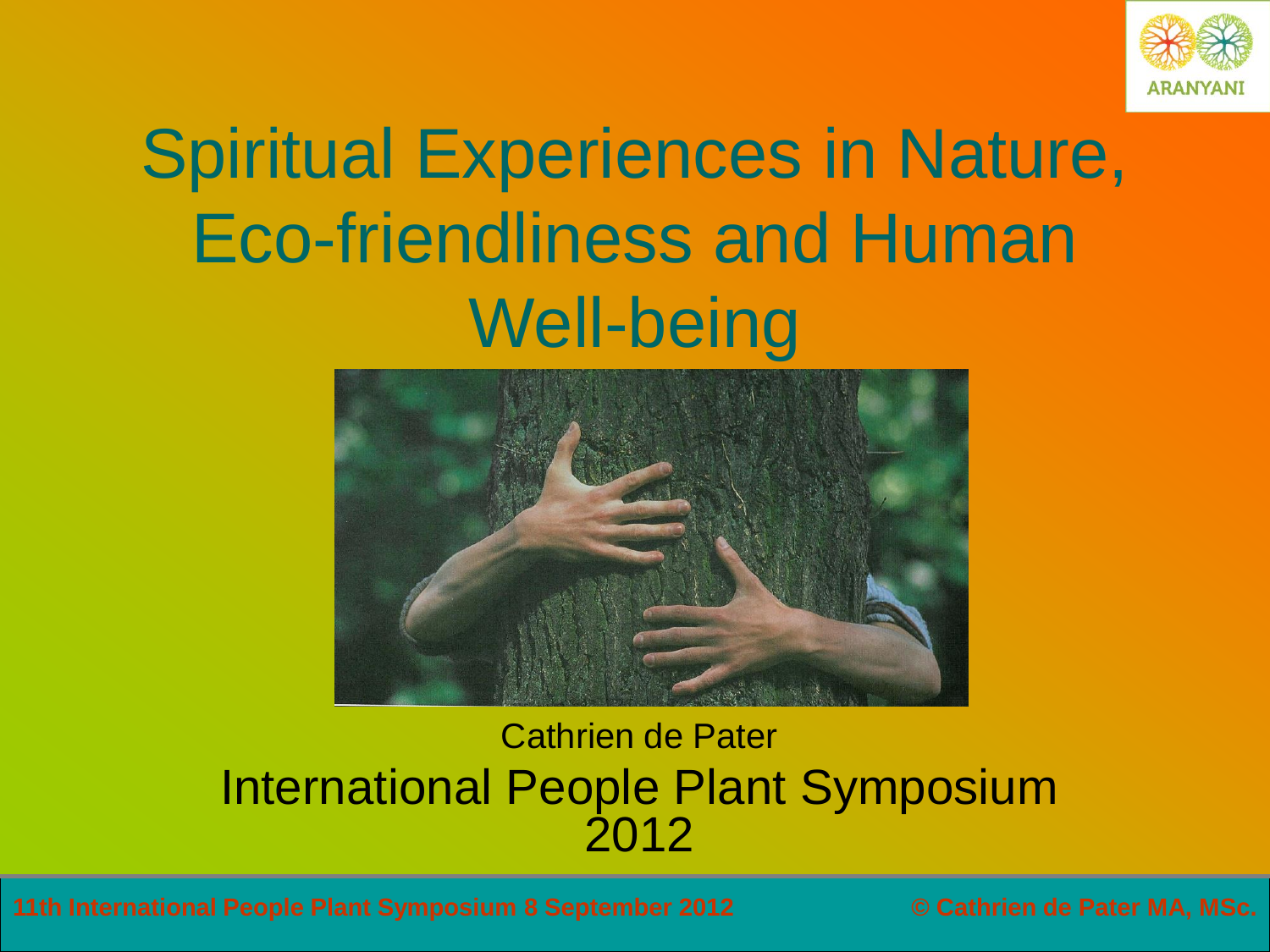

# **Content**

- The Question
- Empirical Research
- Visualisation
- Pitfalls
- Conclusion

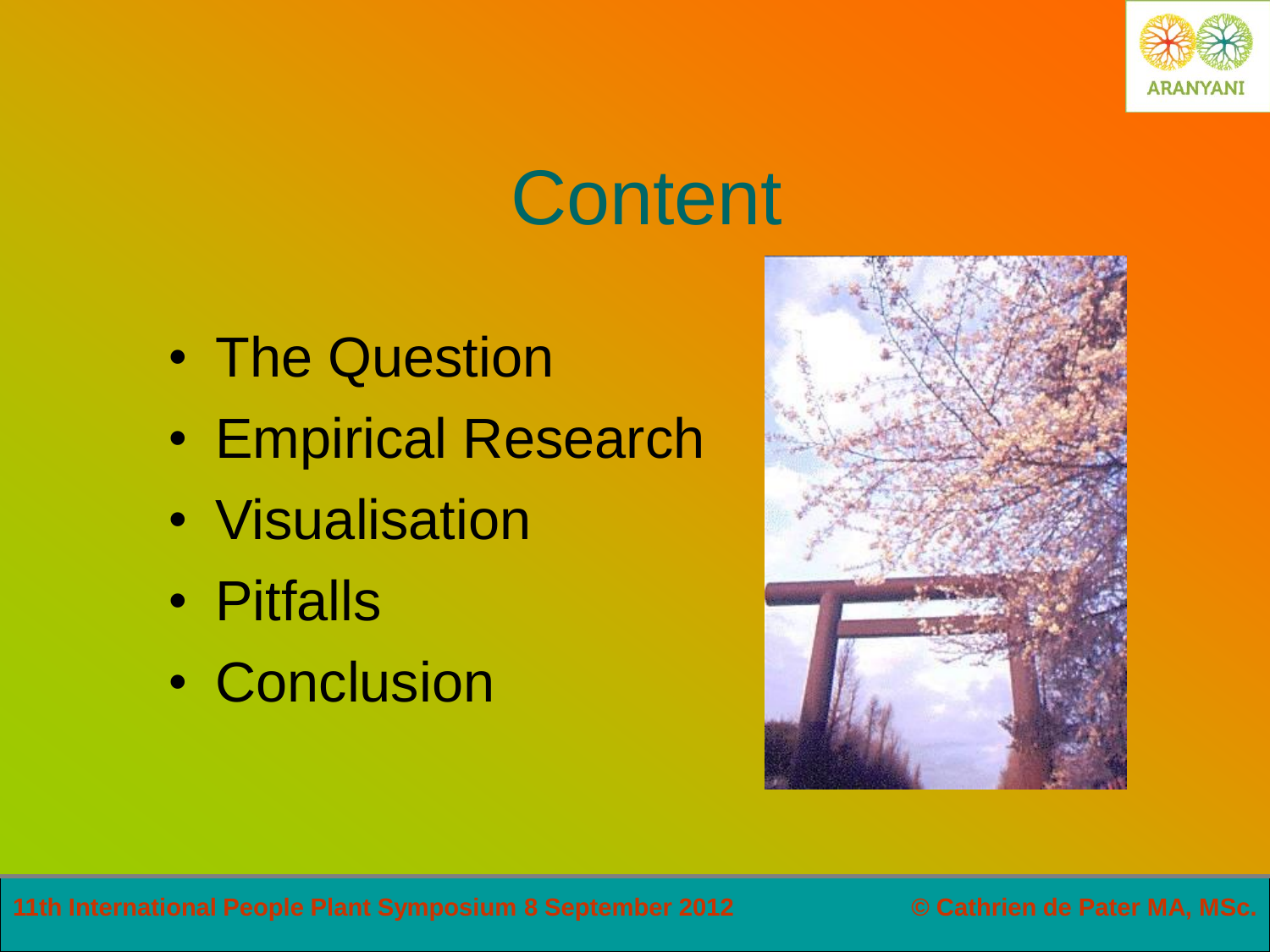

## The Question



#### *Always?* **→ When not, what are the pitfalls?**

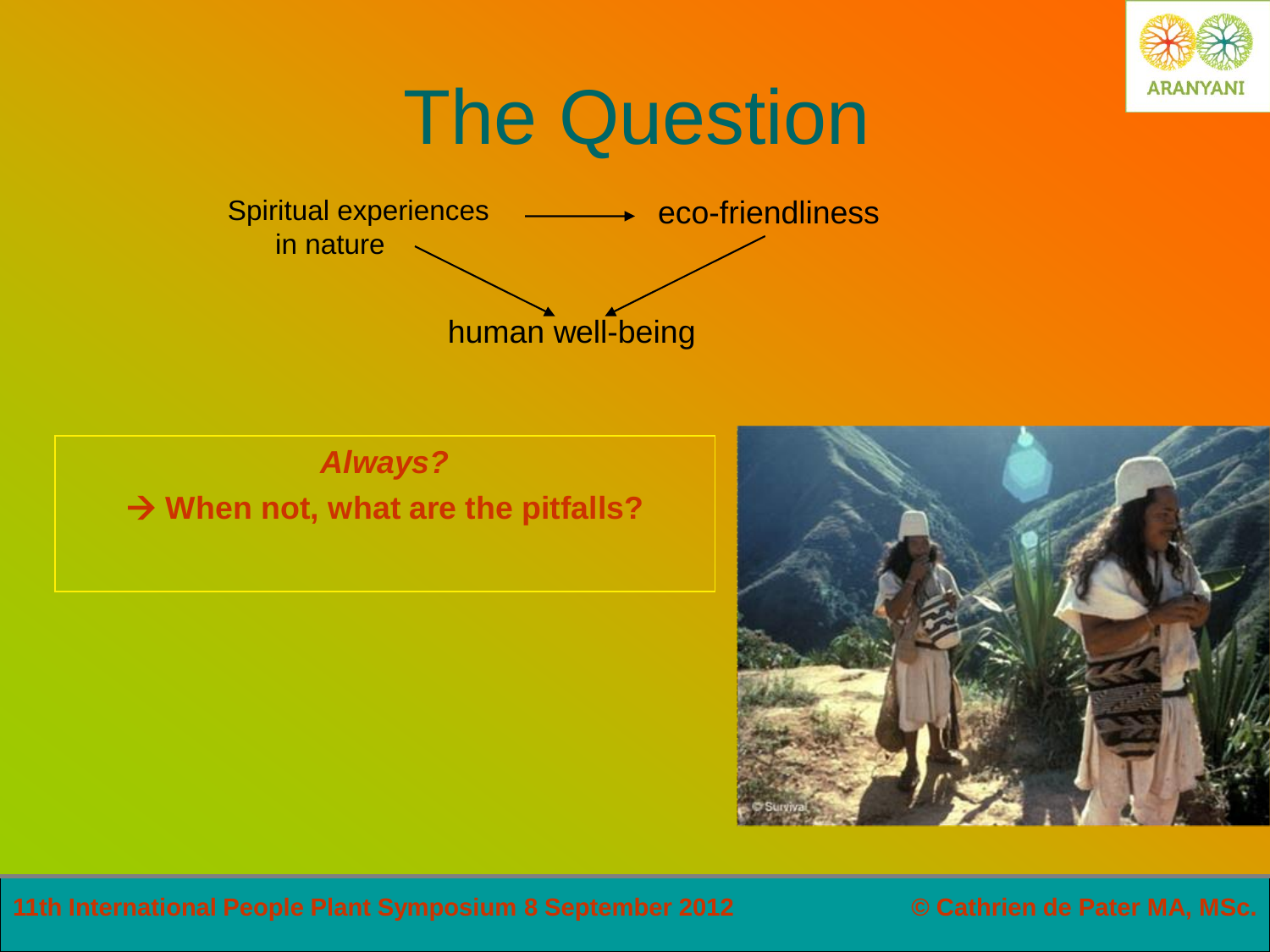

# Empirical Research on Spiritual Experiences in nature

- Terry Terhaar (foresters USA)
- CdP (foresters NL)
- Trigt & van Koppen (villagers NL)
- Jana Verboom: peak experiences in nature (NL)
- Other research into pilgrimage, sacred places, indigenous spirituality, etc.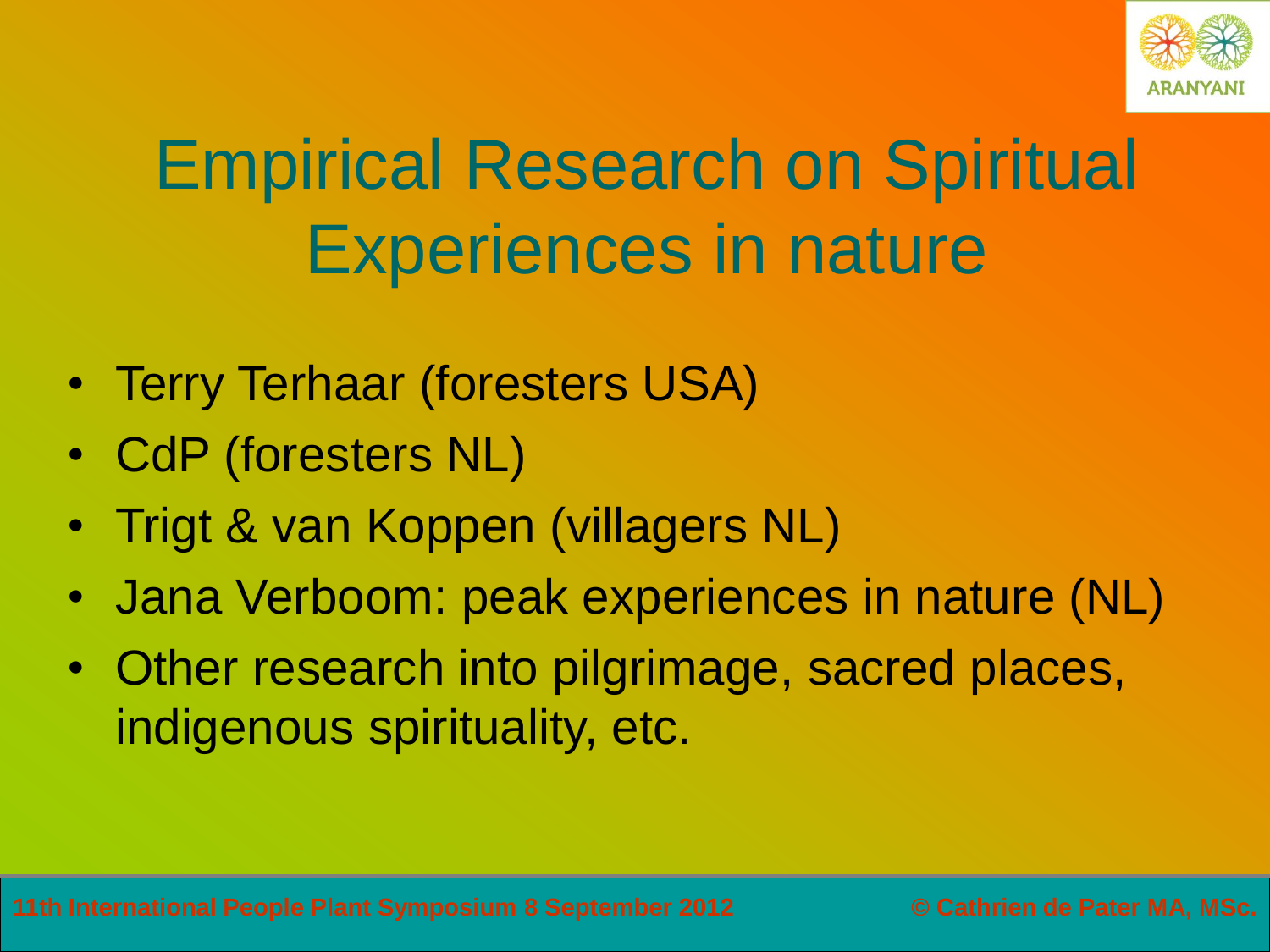

# Terry Terhaar (2005, Yale) *Intense Human Experience with Nature*

- Most mystical experiences take place in nature….. But little attention for this fact
- Literature research
- Empirical: 100 foresters, NW USA
- Qualitative + Quantitative research: interviews + enquiries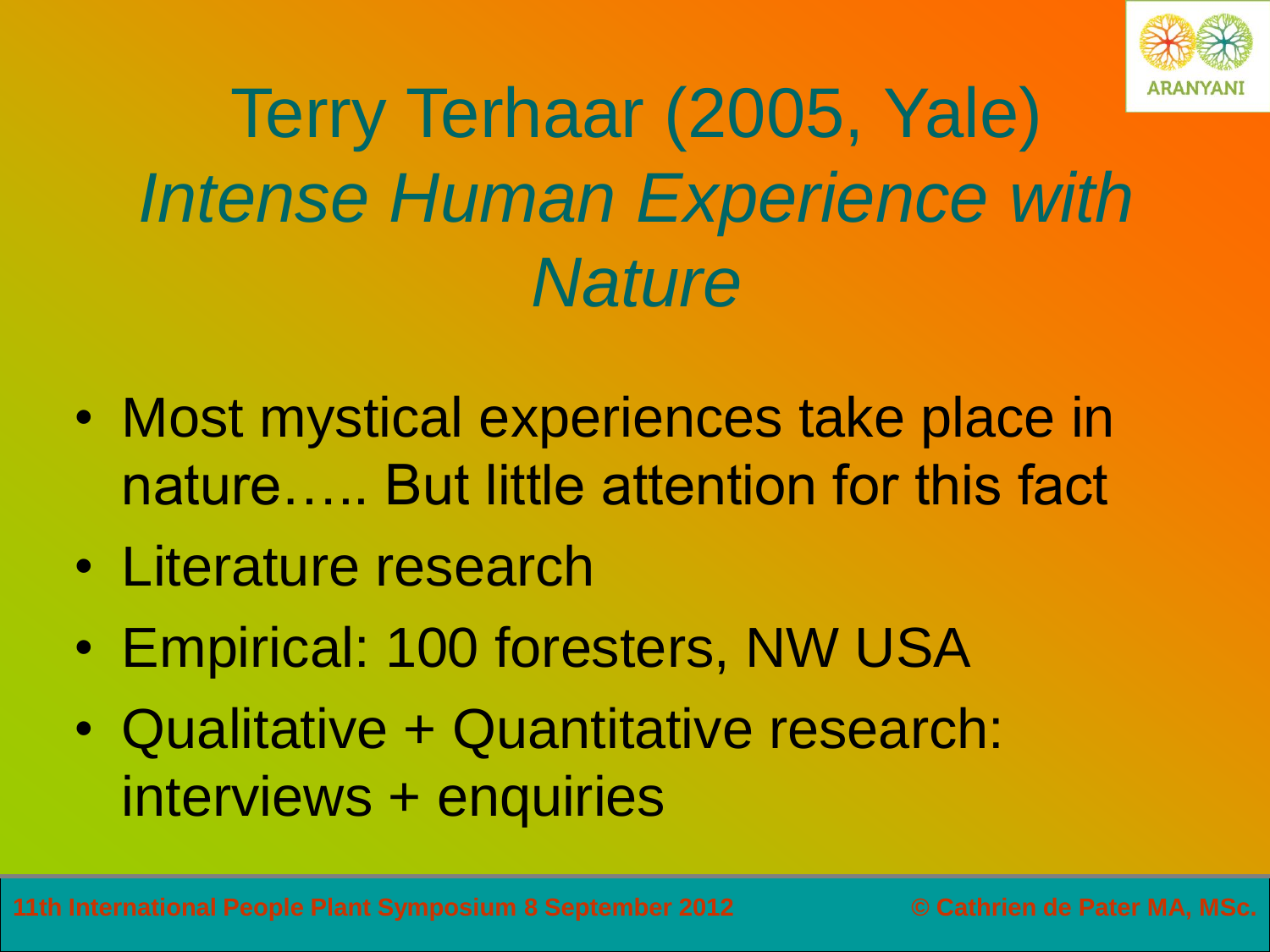

# Terhaar, Findings: 7 key dimensions

- 1. Feeling of unity
- 2. Ineffability;
- 3. Noëtic quality;
- 4. Strong 'affect'
- 5. Timelessness and spacelessness;
- 6. Paradox
- 7. Presence of an "Other"

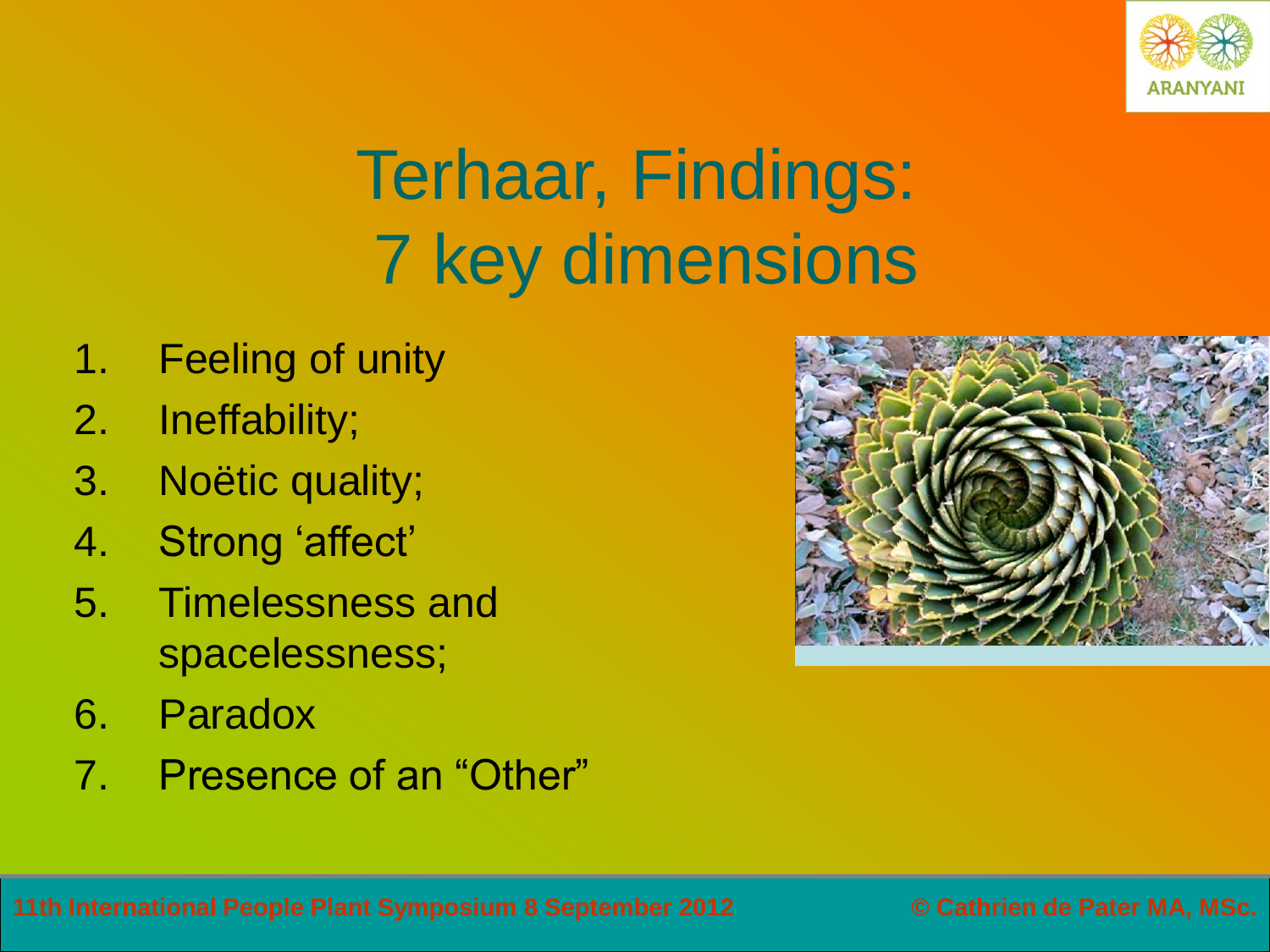

# Terhaar, conclusions:

Mystical nature experiences – positive *and* negative are beneficial for the individual, because they:

- Help the process of personal transformation;
- Give meaning to one's life;
- Provide a framework for values and ethics
	- Especially in the environmental domain

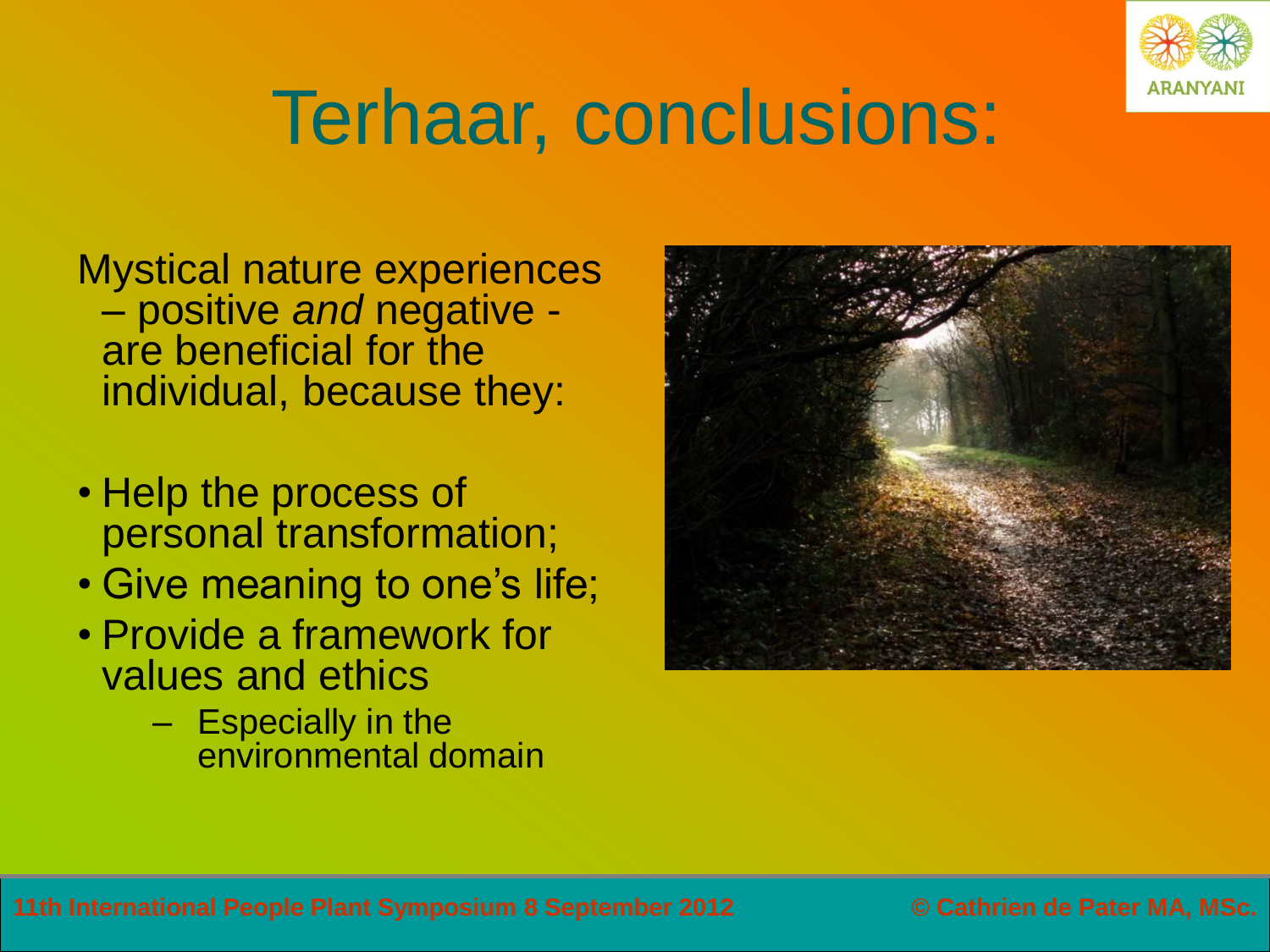

### Foresters' spiritual concerns (de Pater, 2007)

#### Purpose:

• to find an adequate initial framework for the description and explanation of spiritual and other deep-felt values held by forest and nature managers.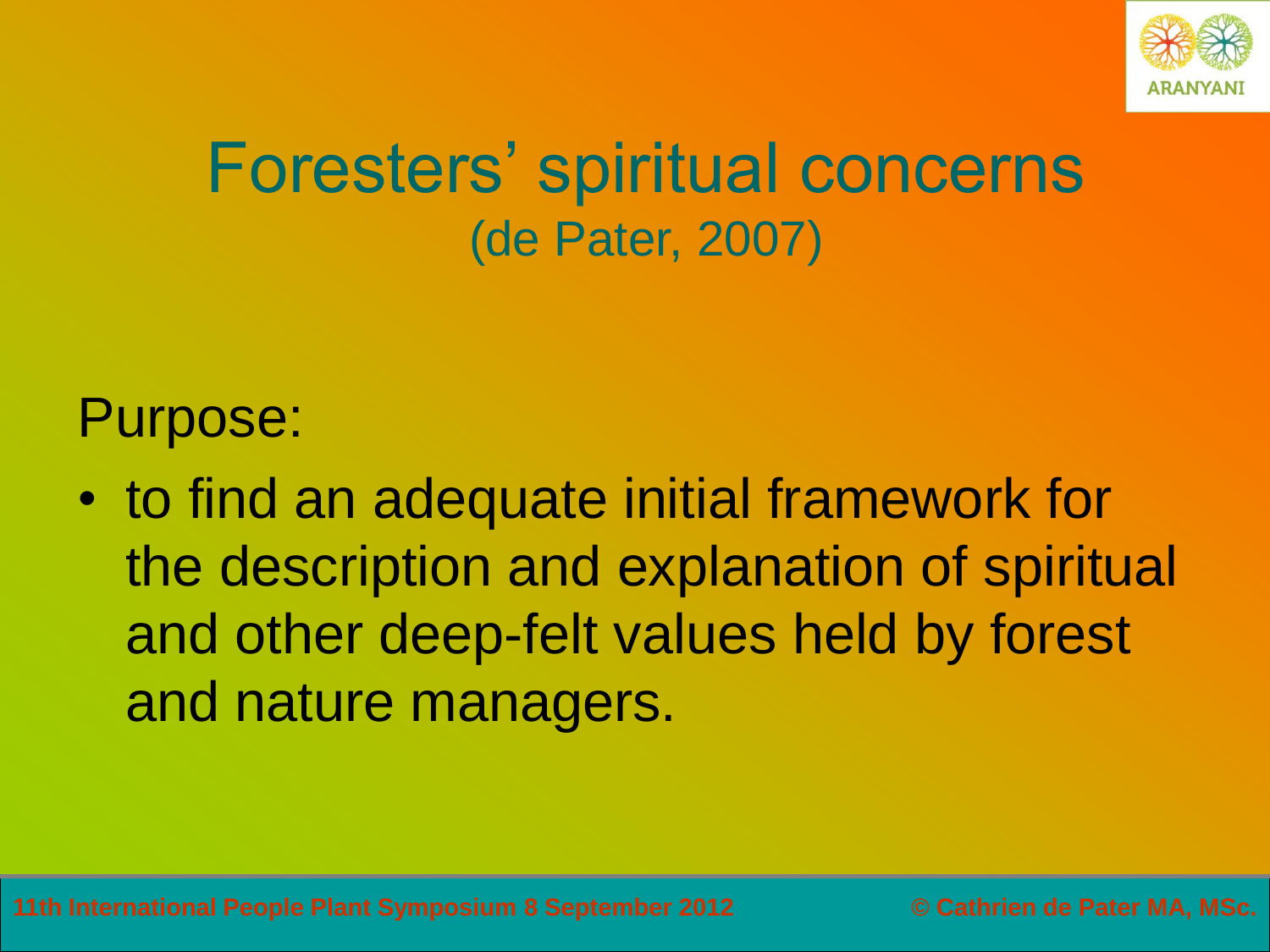

### Foresters' spiritual concerns (de Pater, 2007)



- 12 foresters/farmers
- Qualitative reserach: in-depth interviews
- $\rightarrow$  3 domains of key concepts:
	- *'Inspirational Dynamics'*
	- *'Biocentric Responsibility'*
	- *'Spiritual Reverence'*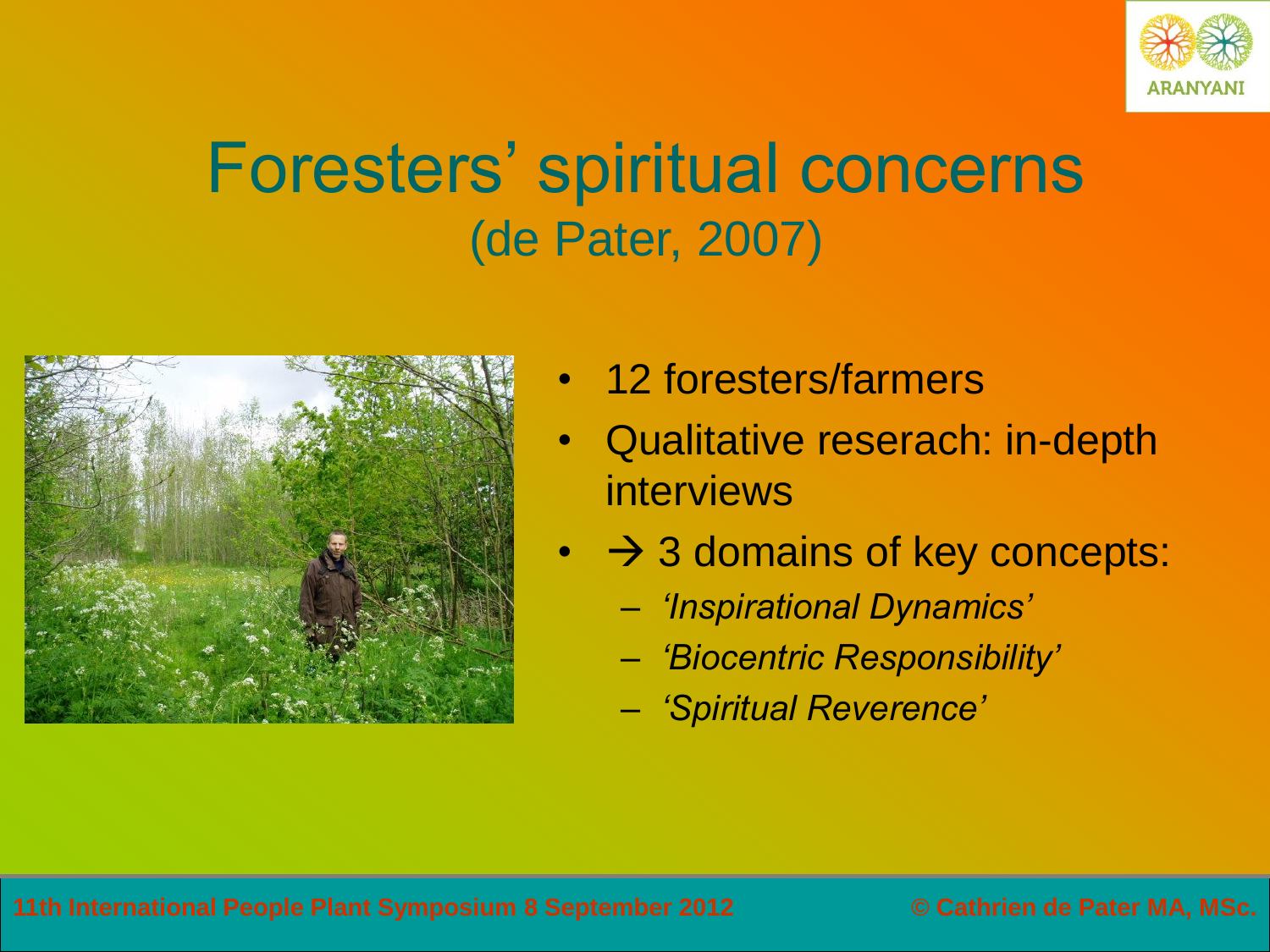## The framework



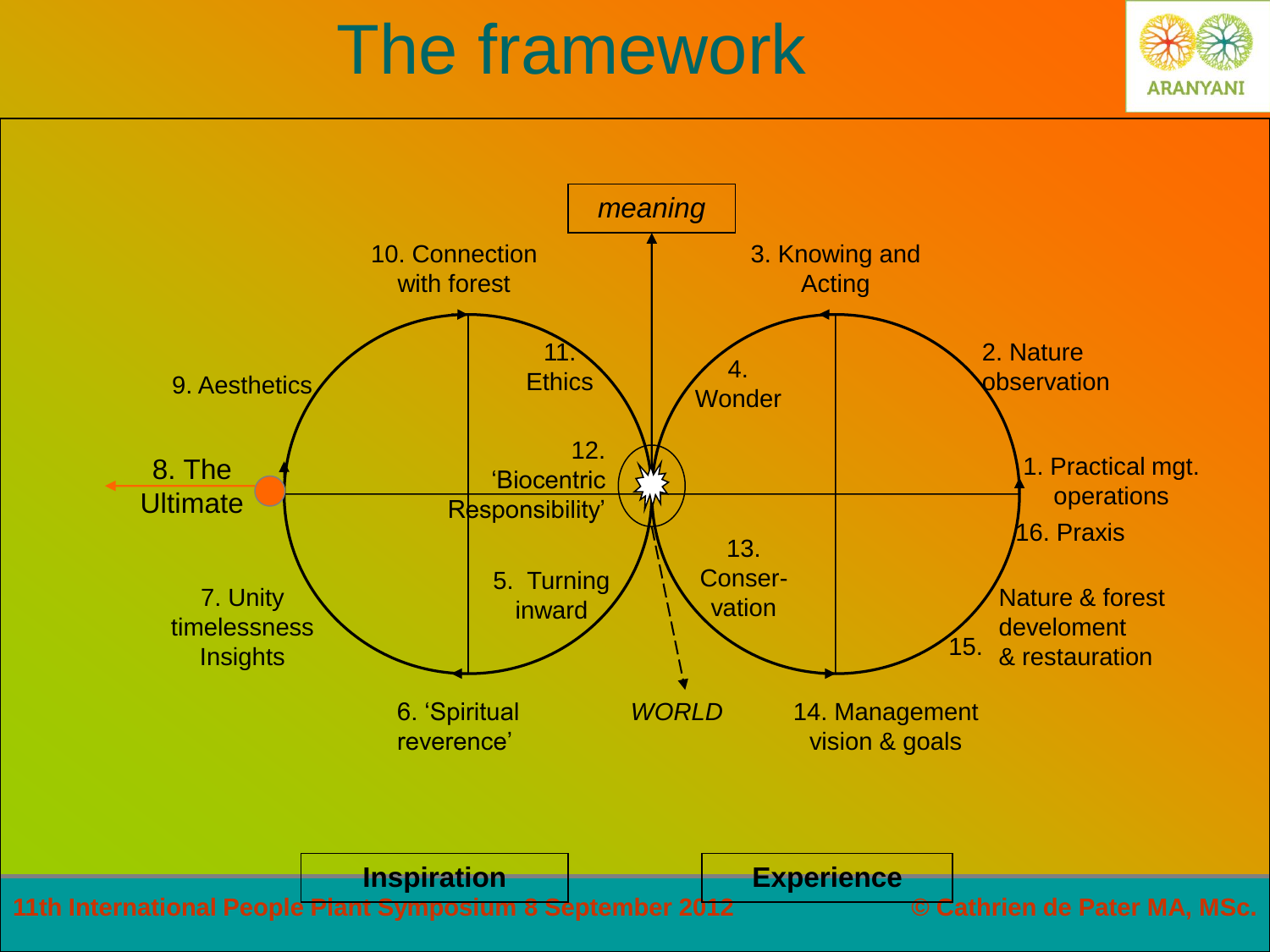

## What are the pitfalls?

*Not:*

- fearful experiences (to be overcome by engaging in them: the hero motive)
- Leaving the cycle when one should

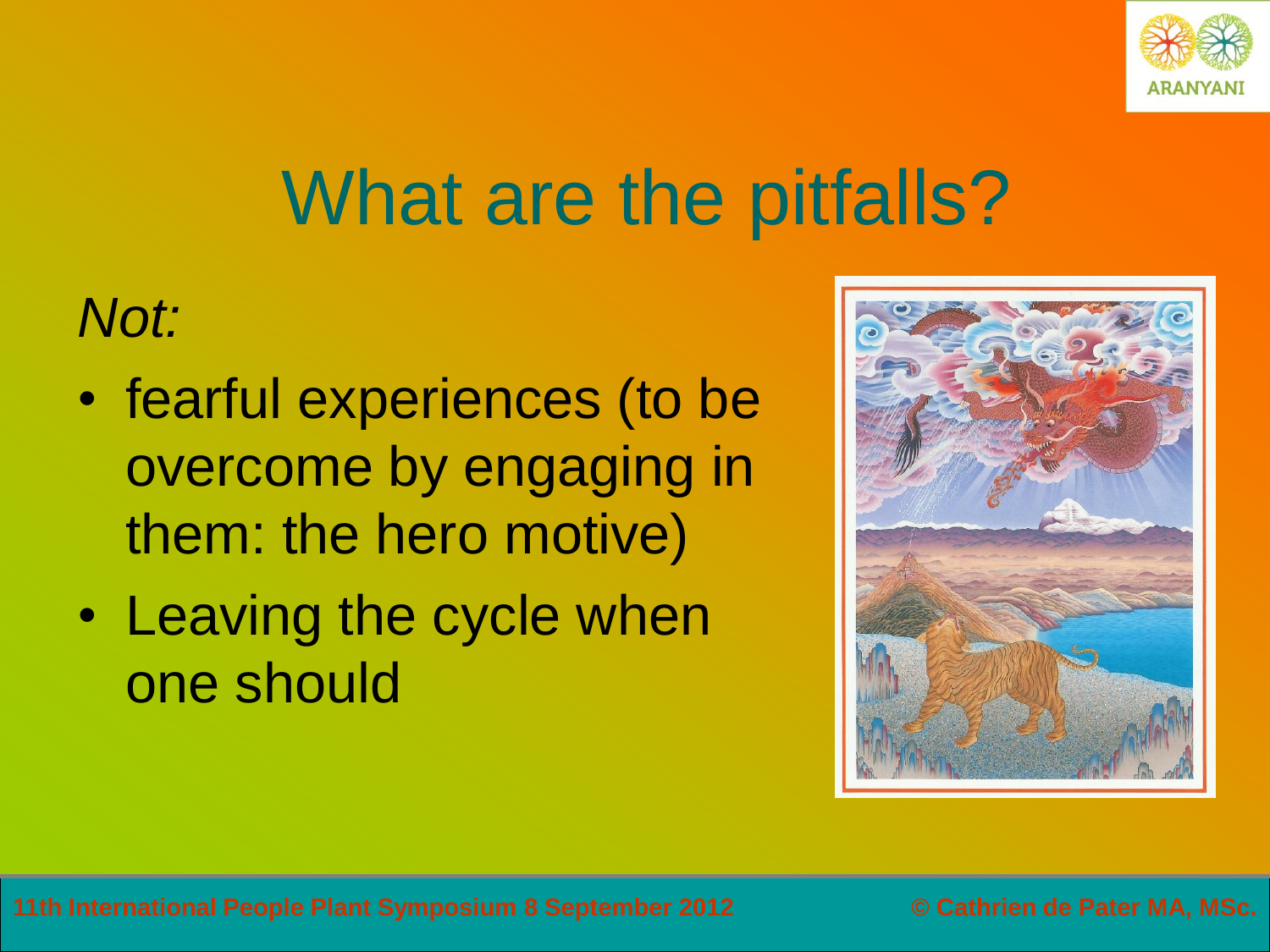

#### Not completing the cycling while *one thinks one does*: projection, incomplete individuation (Jung)

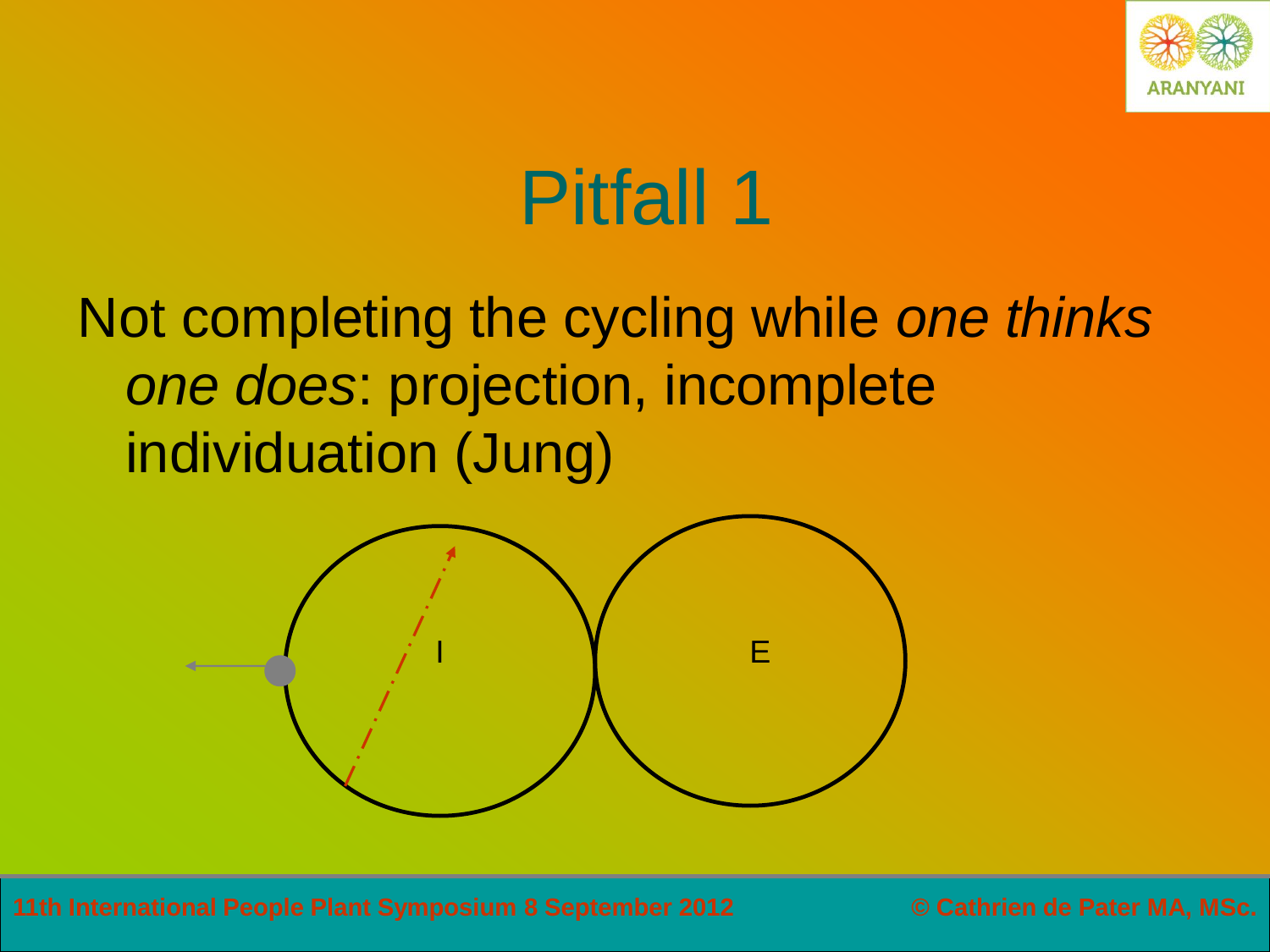

• Going round in the left cycle *only*: narcissism, egocentrism, inaction (Hedlund-de Witt 2011)

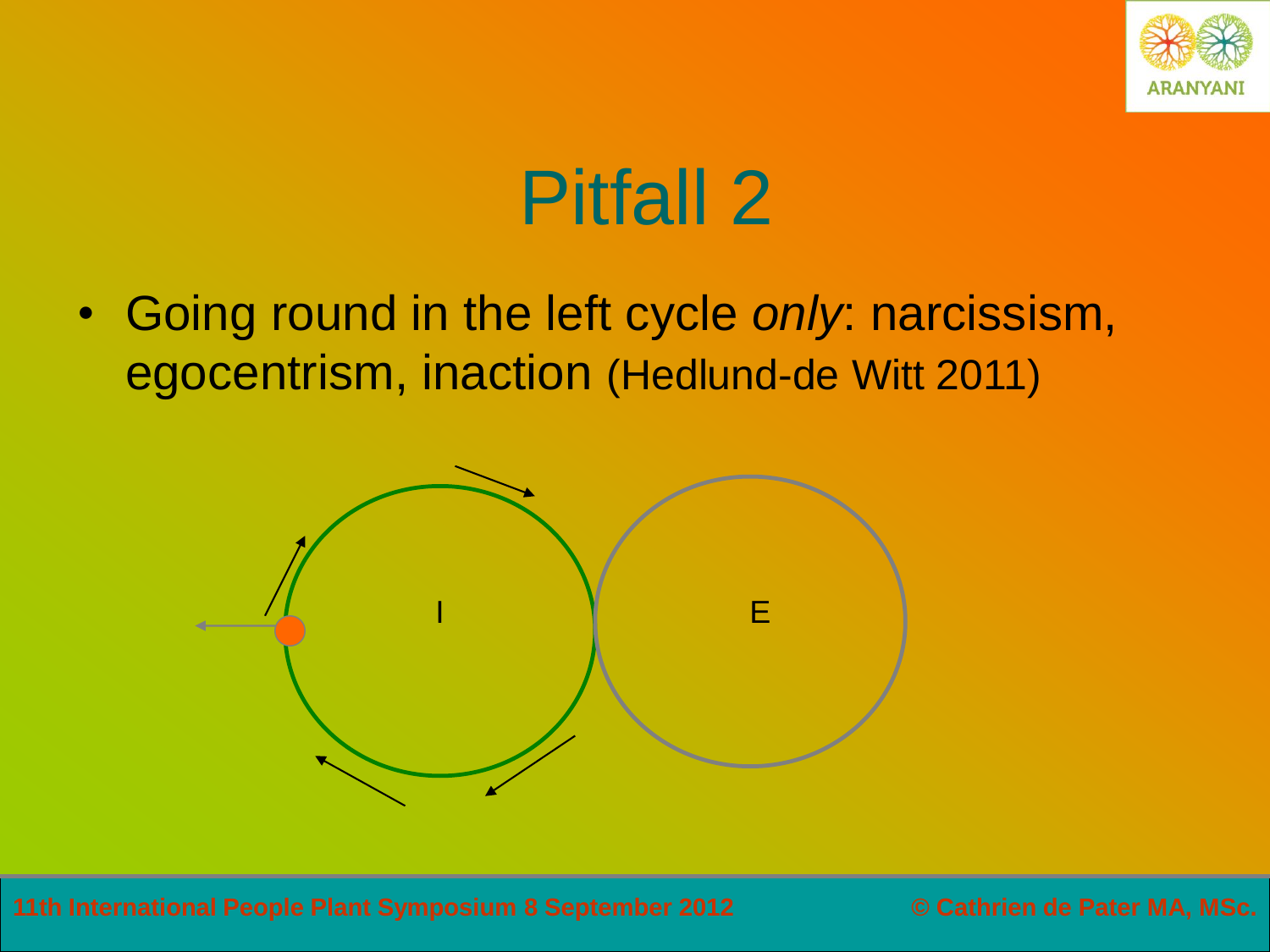

• Instrumentalisation & commodification of spirituality

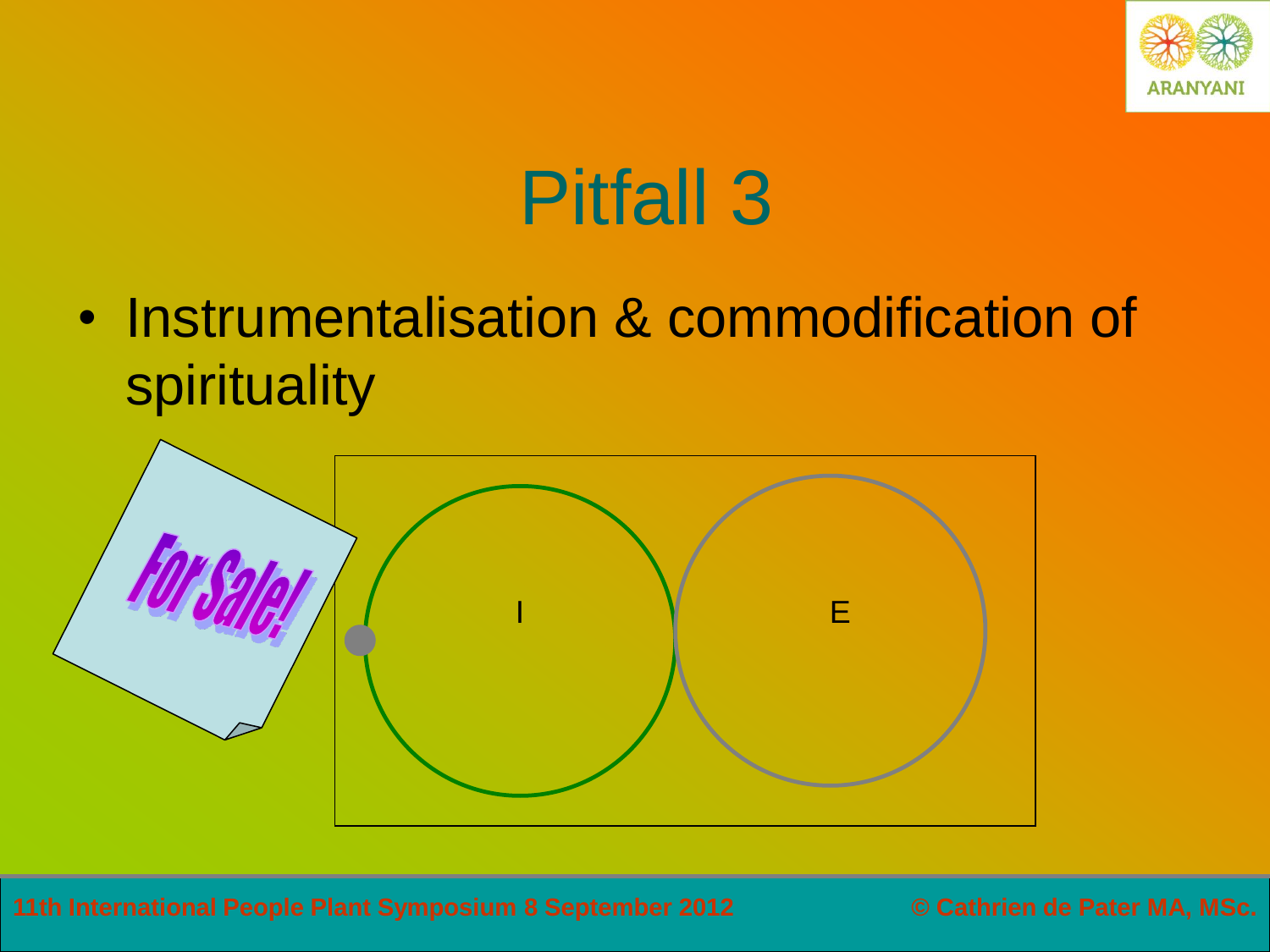

• Dualism  $\rightarrow$  disbalance

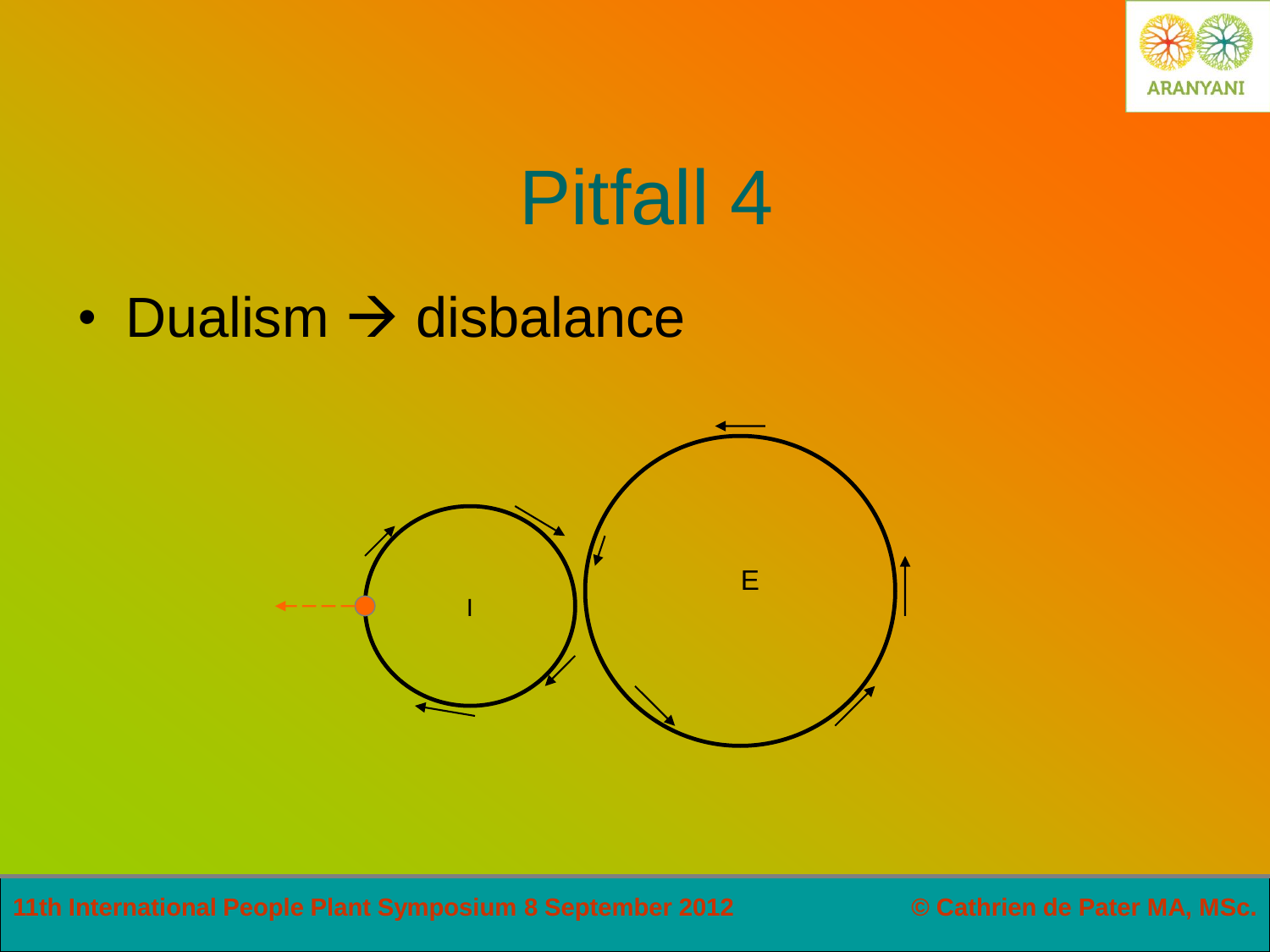

## Pitfall 4 (cont'd)

• Extreme Dualism

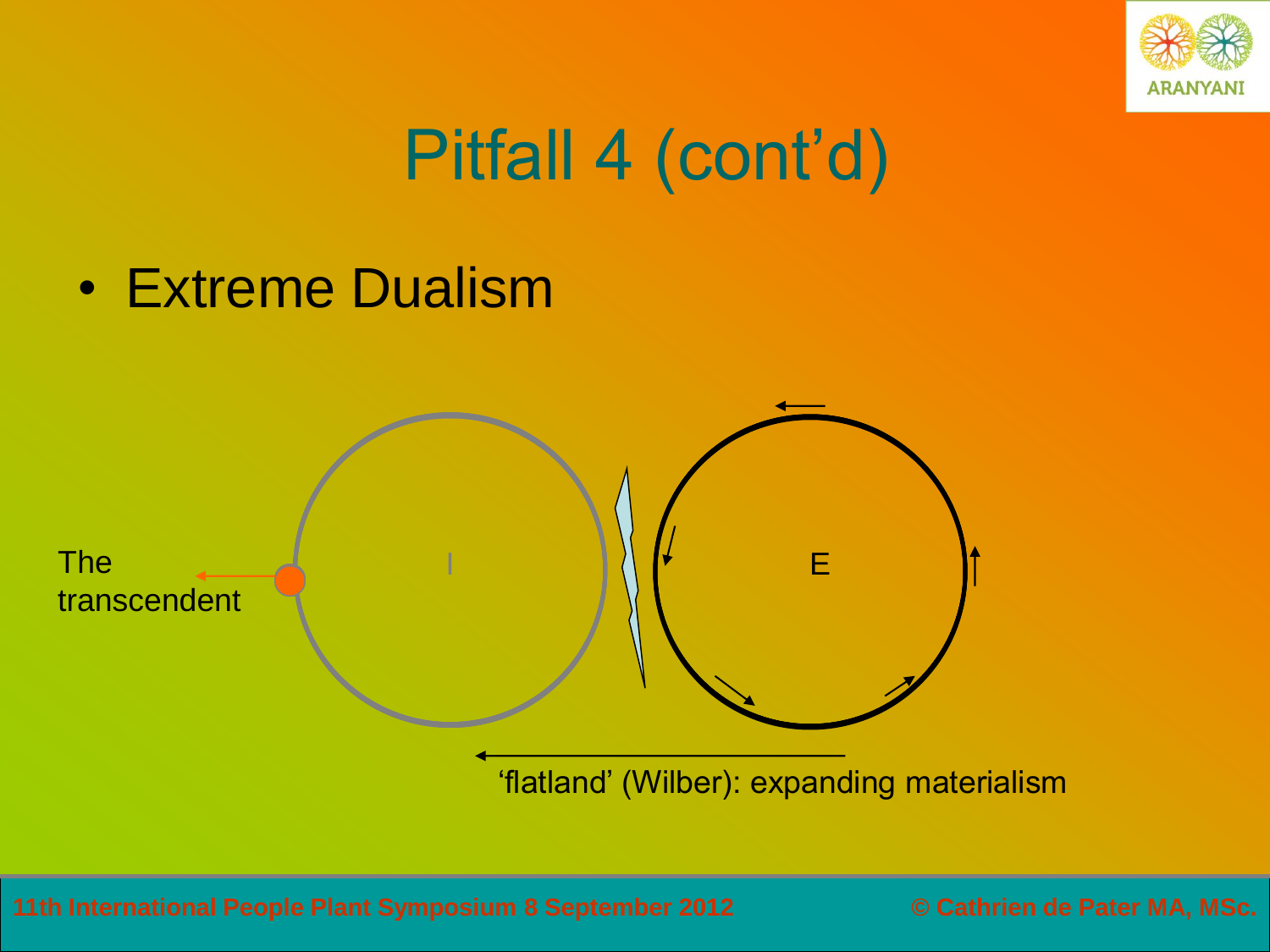

#### • Extreme Immanenticism



 $\rightarrow$  'Pre/trans fallacy' (Wilber), totalitarism, ecofascism